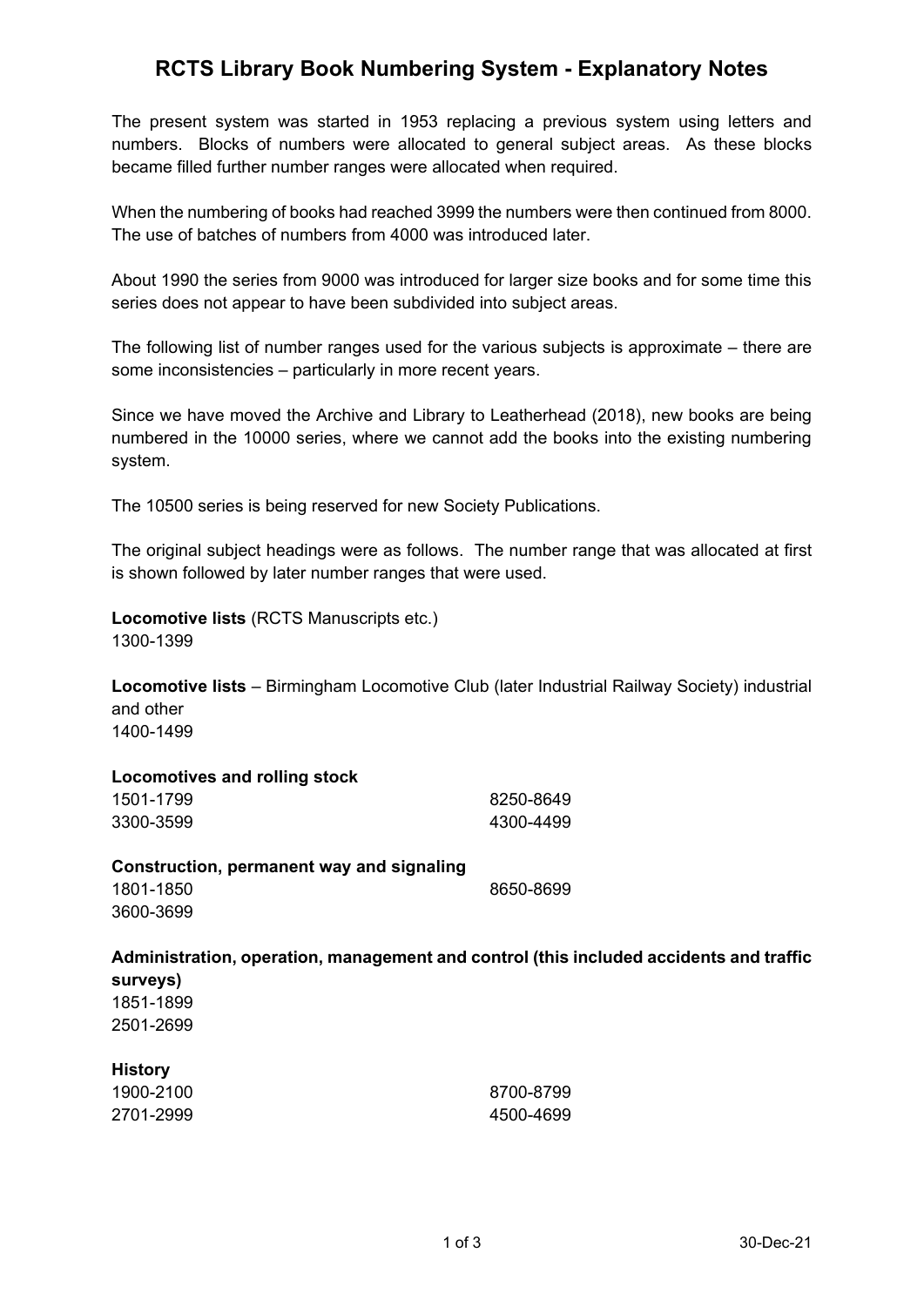# **RCTS Library Book Numbering System - Explanatory Notes**

| Topography (including maps and atlases)<br>2101-2150<br>8949-8999                                                                                        | 4890-4899 |
|----------------------------------------------------------------------------------------------------------------------------------------------------------|-----------|
| <b>General and miscellaneous</b>                                                                                                                         |           |
| 2151-2300                                                                                                                                                |           |
| 3000-3299                                                                                                                                                | 8800-8899 |
| 8000-8249                                                                                                                                                | 4000-4299 |
| Handbooks, yearbooks etc.<br>2301-2400                                                                                                                   |           |
| This was then extended and partly replaced by the Y series                                                                                               |           |
| <b>Electrification and electric traction</b>                                                                                                             |           |
| 2401-2450                                                                                                                                                | 4700-4799 |
| 3700-3799                                                                                                                                                |           |
| Advertising brochures etc. (eg from locomotive manufacturers- also guidebooks to<br>heritage railways)                                                   |           |
| 2451-2500                                                                                                                                                | 4800-4850 |
| 3800-3899                                                                                                                                                |           |
| Some additional subject categories were used later as follows -                                                                                          |           |
| Loco and rolling stock data and listing books<br>1150-1299                                                                                               |           |
| <b>Overseas railways including locos</b>                                                                                                                 |           |
| 8900-8948                                                                                                                                                | 9200-9249 |
| 4900-4999                                                                                                                                                |           |
| <b>RCTS Locos of the LMS series etc.</b><br>3950-3999                                                                                                    |           |
| 'Large' books (various subjects)<br>9000-9199 with 9100-49 mainly locos<br>$9250 -$                                                                      |           |
| <b>Magazines</b><br>The Magazine collection has used various number ranges:<br>1-1125 (Railway Observer and Railway Magazine are in this series)<br>4600 |           |